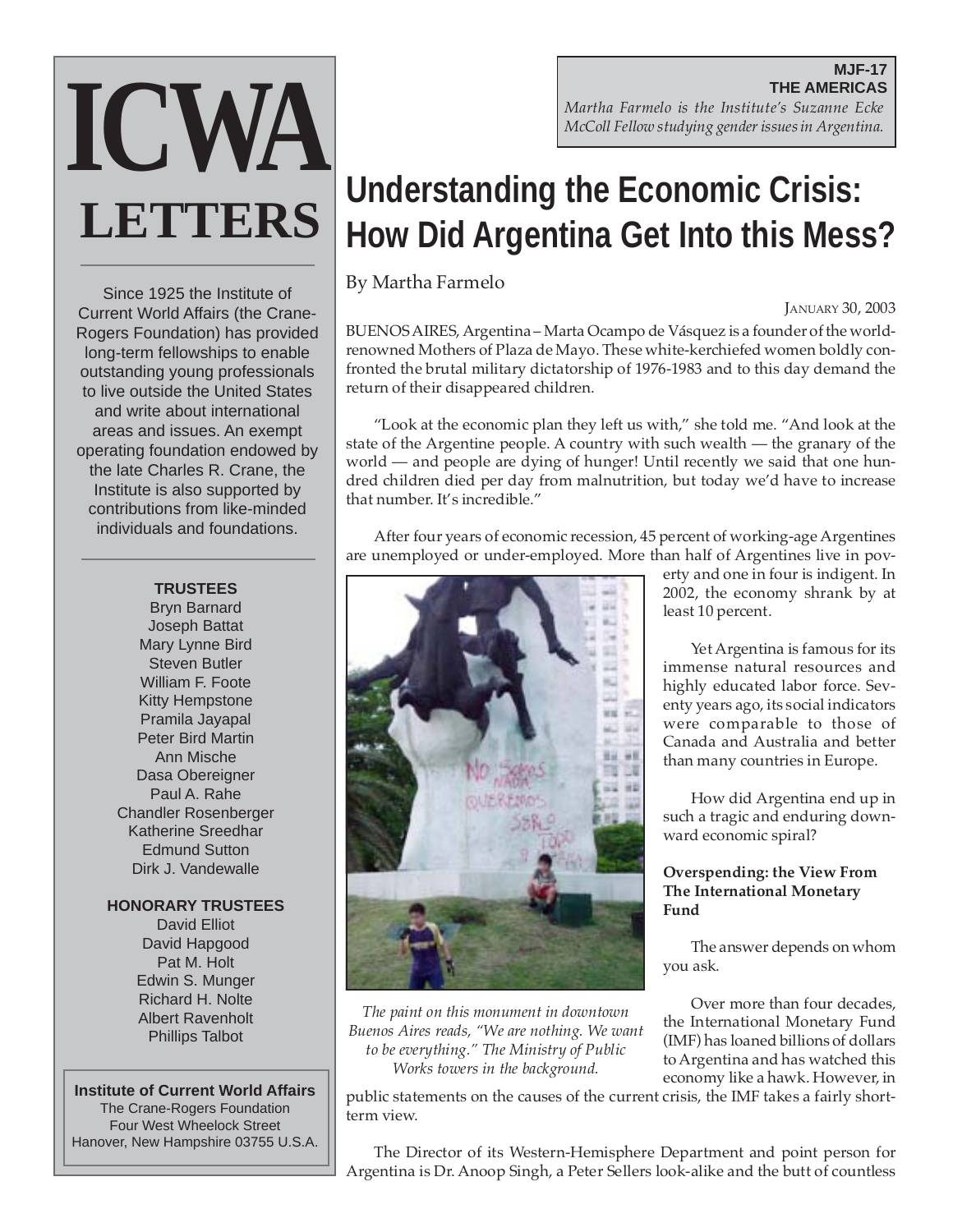wisecracks in the Argentine media. In an April 10, 2002 press briefing here, he reiterated the long-standing IMF position that, "In our view, failures in fiscal policy constitute the root cause of the current crisis." Fiscal policy refers to the government's spending and its collection of revenues (essentially taxes, notoriously evaded in Argentina). Based on this analysis, the IMF continues to insist on greater budget cuts as a precondition for further loans. It argues that such austerity will revive investor confidence that, in turn, will stimulate economic reactivation, and produce increased taxes.

Since the mid-1950s, the IMF has required a relatively uniform set of policies as a pre-condition for countries with balance-of-payments problems (*i.e.* more dollars going out than coming in): A currency devaluation to make imports more expensive and boost exports, and a reduction in spending. (When the peso is strong, it is expensive for other countries to buy Argentine exports; devaluation lowers the value of the peso.)

In the 1990s, because the peso was pegged to the US dollar, devaluation was impossible and the principal condition for further loans was a series of budget cuts. To make Argentine exports more competitive, the IMF recommended cutting labor costs by eliminating benefits and protections for workers, which led to measures that undid most of the populist labor legislation introduced by President Juan Domingo Perón and his wife Evita between 1945 and 1955.

The IMF's approach continues to be supported by Argentina's far right, including two current Presidential candidates: Ricardo López Murphy, economy minister for two weeks in March 2001, and former President Carlos Menem, who restructured the economy along these lines between 1989 and 1999.

## **Open Sesame, Close Sesame: Some Historical Background**

My partner, Alan Cibils, has been studying and writing about the Argentine economy for the past ten years. While many analysts have a short-term view of today's crisis, he encouraged me to remember Argentina's twentieth-century economic history — which I summarize in three periods called "Open Sesame," "Close Sesame," and "Open Sesame II."

**Open Sesame (1900-1945).** For most of the first half of the century, Argentina's economy was wide-open to the world, exporting and importing while imposing few tariffs or other protections. It was highly dependent on foreign markets, to which it sold its hallmark products from the vast pampas: tender beef, leather hides, bags of grains and fluffy white wool, and from which it imported machinery, chemicals and other "capital goods" required for production.

The result was two problems that continue to plague

the Argentine economy a century later. First, *those early exports were "primary" products that have little or no "value-added" and hence yield relatively low profits i.e.* wool rather than sweaters, or leather rather than shoes. Second, *Argentina's openness made it vulnerable to external shocks* such as World War II, when it was suddenly unable to import badly needed machinery from countries like the US.

**Close Sesame (1945-1976).** To address these problems and industrialize its economy, Argentina implemented a strategy called "import-substitution industrialization" (ISI). ISI involves minimizing imports and instead developing *internal* production and markets for industrialized goods. It requires highly protectionist policies such as stiff tariffs and quotas limiting imports that might compete with goods labeled *Industria Argentina —* at least until industry is fully up, running and competitive*.*

ISI is most associated with the first government of Juan Perón (1945-1955), who is famous for mobilizing the working-class masses and for historic, pro-labor reforms such as the minimum wage, a yearly bonus and health insurance. Many forget that after 1953 or so, he instituted budget cuts that hurt the working class and invited foreign firms to invest and even open factories inside Argentina — and benefit from the profits — a policy consolidated after his overthrow by General Pedro Eugenio Aramburu (1955-58).

ISI did promote industrial growth and to a lesser extent, weakened Argentina's vulnerability to external economic influences. Still, political tension increased during the term of reformist President Arturo Frondizi (1958-61), direct and indirect military control (1961-72), and a brief return of Perón and Peronism (1973-75). And whomever was in power, the ships that arrived to unload ever-more-expensive machines, barrels of chemicals, rolls of steel sheeting and other inputs for industrial production — things Argentina could not yet produce itself — still departed full of ever-less-profitable primary goods like wool and grains. This left Argentina with a shortage of necessary foreign exchange (*i.e.* US dollars), one of the principal weaknesses of the ISI economy.

**Open Sesame II: (1976-present).** In 1976 a military dictatorship came to power, terminated ISI and instituted a wide opening of the Argentine economy to world trade and finance markets.

Many analysts now argue that overspending is not the main problem and that the roots of the current crisis are far more complex and long-standing. Claudio Lozano is the chief economist for the *Central de los Trabajadores Argentinos* (CTA)*,* a progressive labor federation. Like many Argentines, when asked about this economic catastrophe, he pointed to the day the current economic model was introduced: March 24, 1976, when a murderous dictatorship came to power in a coup that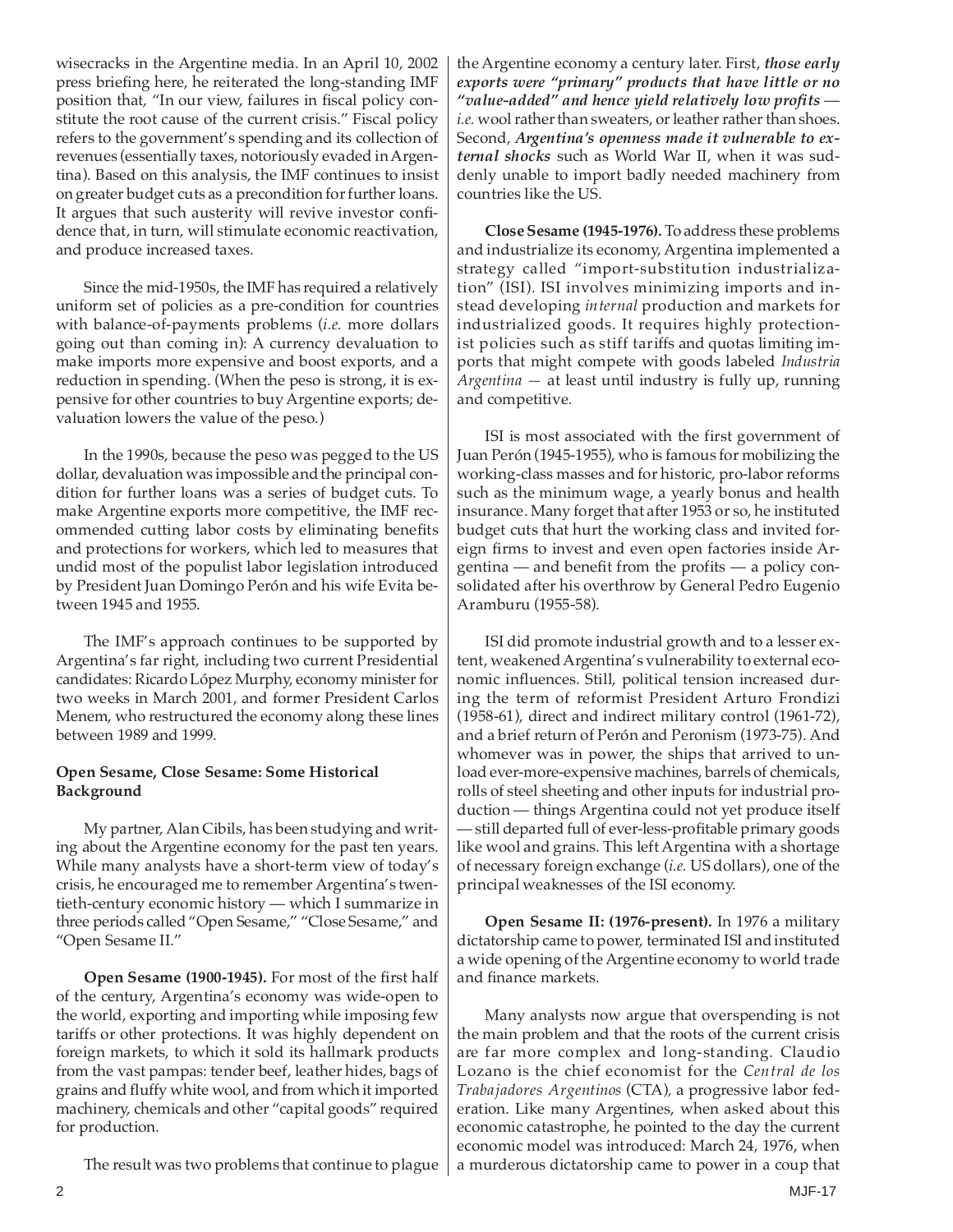

strictions on capital markets so that foreign investors could enter *and leave* Argentina with greater ease, which opened doors to financial speculation — very short-run investments at high interest rates for quick profits rather than longterm investments that lead to economic growth.

CTA labor attorney Horacio Meguida pointed out that these policies required a relatively docile labor force and that mass murder was used to subdue Argentina's then-militant, presumably left-wing and well-organized labor force. "[These policies] required a genocide," he told me. "More than 30,000 Argentines were 'disappeared'. Strikes were prohibited and union leaders were jailed." Persistent accusations against Mercedes Benz and Ford Motors point up the alleged collaboration of large businesses in the repression.

Still, the dictatorship collapsed more from economic disaster than objections to human-rights abuses. As firm after firm went out of business, industrial capacity shrank by 30 percent and Argentines experienced unemployment for the first time after the full employment of ISI. Between 1976 and 1983, foreign debt increased more than fourfold from \$10 billion to \$45 billion but it appears that rather than finance productivity, most of it ended up in private bank accounts abroad. Unions and business leaders began to

overthrew Perón's third wife, "Isabelita."

The military immediately replaced ISI with a classic set of "neoliberal" or free-market policies. Lozano told me, "[This model] is marked by the primacy of financial profit as the central factor that orders the economy and a lack of investment in productivity that led to de-industrialization of the country." The policies included:

- Cuts in the national budget in areas such as education and health care.
- Trade liberalization, that is, the removal of protective tariffs and quotas, which provoked a flow of relatively cheap imported goods into the country, which together with cripplingly high interest rates and an overvalued peso drove numerous local enterprises into bankruptcy.
- Finance liberalization, that is, the lifting of re-

unite in their protest over the economic calamity.

When President Raúl Alfonsín won the first election in ten years in 1983, he made bold but short-lived attempts to reverse the military's neoliberal policies. He was forced to leave office several months early during inflation so severe that the cost of food would shoot up between the time Argentines entered a grocery store and the moment they got to the checkout counter. The peso was so weak that men and women carried plastic shopping bags full of cash to pay for their goods.

# **The Menem Years: A Decade of "One-to-One" Dollar-Peso Parity**

When the Peronist Party's Carlos Menem became President in 1989, he made a 180-degree turn away from populist campaign promises. During ten years in office he radically restructured the economy, deepening the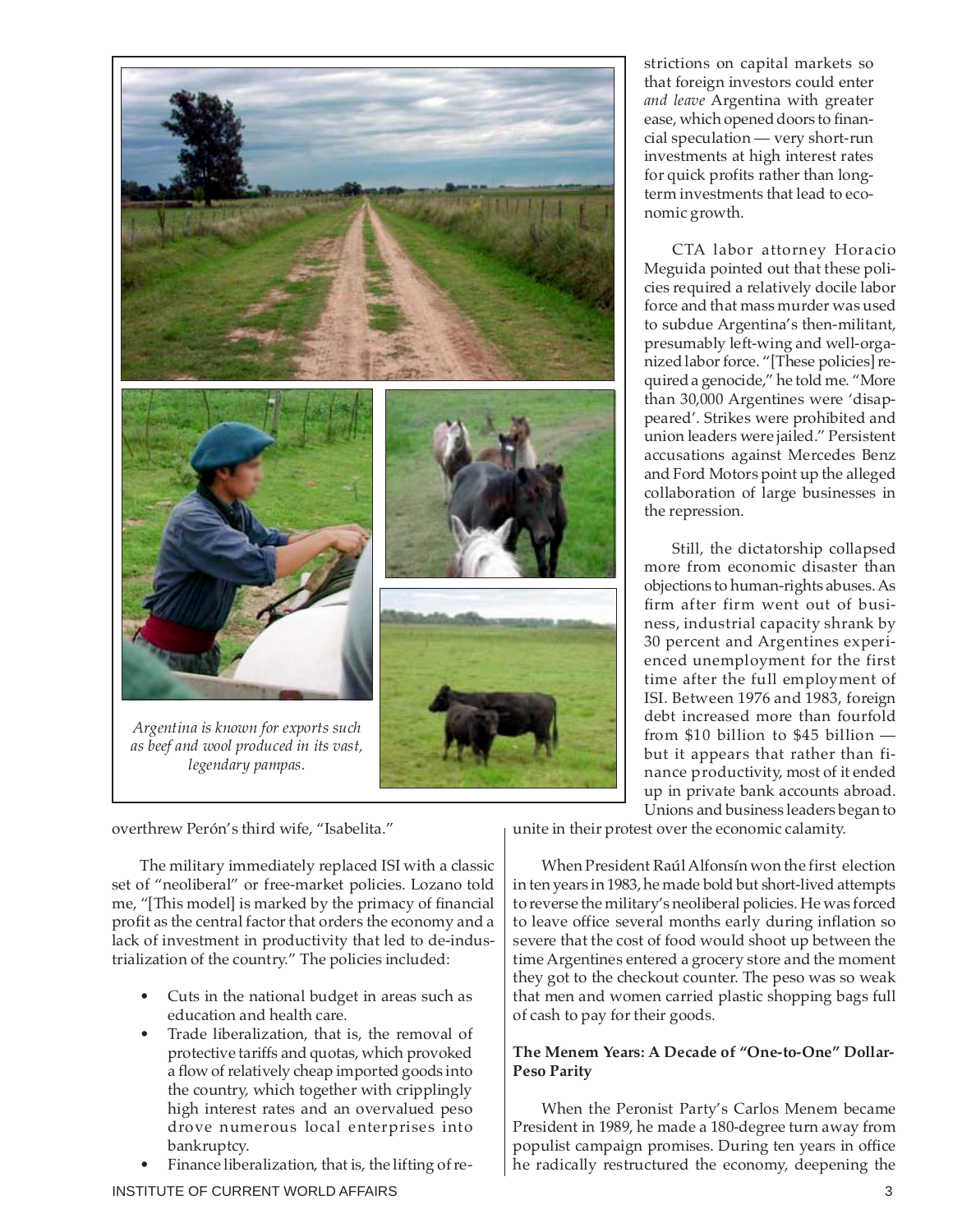

*Although it seems laughable today, until January 2001 ATM's in Argentina dispensed both dollars and pesos at a one-to-one exchange rate. Though Bank Boston has yet to remove this sign to the contrary, today no ATM dispenses dollars at any rate.*

military's record of de-industrialization, indebtedness and emphasis on financial speculation over productive investment.

The centerpiece of his policies was "convertibility," a law that pegged the peso to the US dollar at a one-toone exchange rate and required that the Central Bank hold one dollar for each peso printed. Until January, 2002, a person could use an ATM to withdraw cash in pesos or dollars — it was all the same. After the trauma of hyper-

inflation, convertibility provided much needed currency stability and reduced inflation to zero. However, these policies appear to have done long-term harm to the economy.

**Rapid trade liberalization and an overvalued peso.** As it had during the military dictatorship, Argentina again opened its markets to foreign goods practically overnight, causing a flood of cheap merchandise from places like China, and giving businesses little time to adjust and become efficient. Combined with a peso pegged to an over-valued dollar, Argentina's exports became too pricey to be competitive in foreign markets, leading to further destruction of industry and the balance of trade. Any trip to the outskirts of Buenos Aires or other spots in the interior means passing one broken-windowed, boarded-up factory after another. Despite years of ISI, Argentina is back to exporting wool rather than sweaters and leather rather than shoes.

**No monetary policy.** Monetary policy — the control of interest and exchange rates and decisions regarding how much currency to print — is central to how most governments manage their economies. During convertibility, because the peso was tied to the dollar, when US interest rates rose, so did Argentina's. Furthermore, the Argentine government had zero monetary policy. It was as if the US Federal Reserve were to cease to exist and the US economy were suddenly dependent on, say, Japan's monetary policy.

**No national currency.** The combination of a weak



*During convertibility, Argentine exports were hampered by rapid trade liberalization and an overvalued peso.*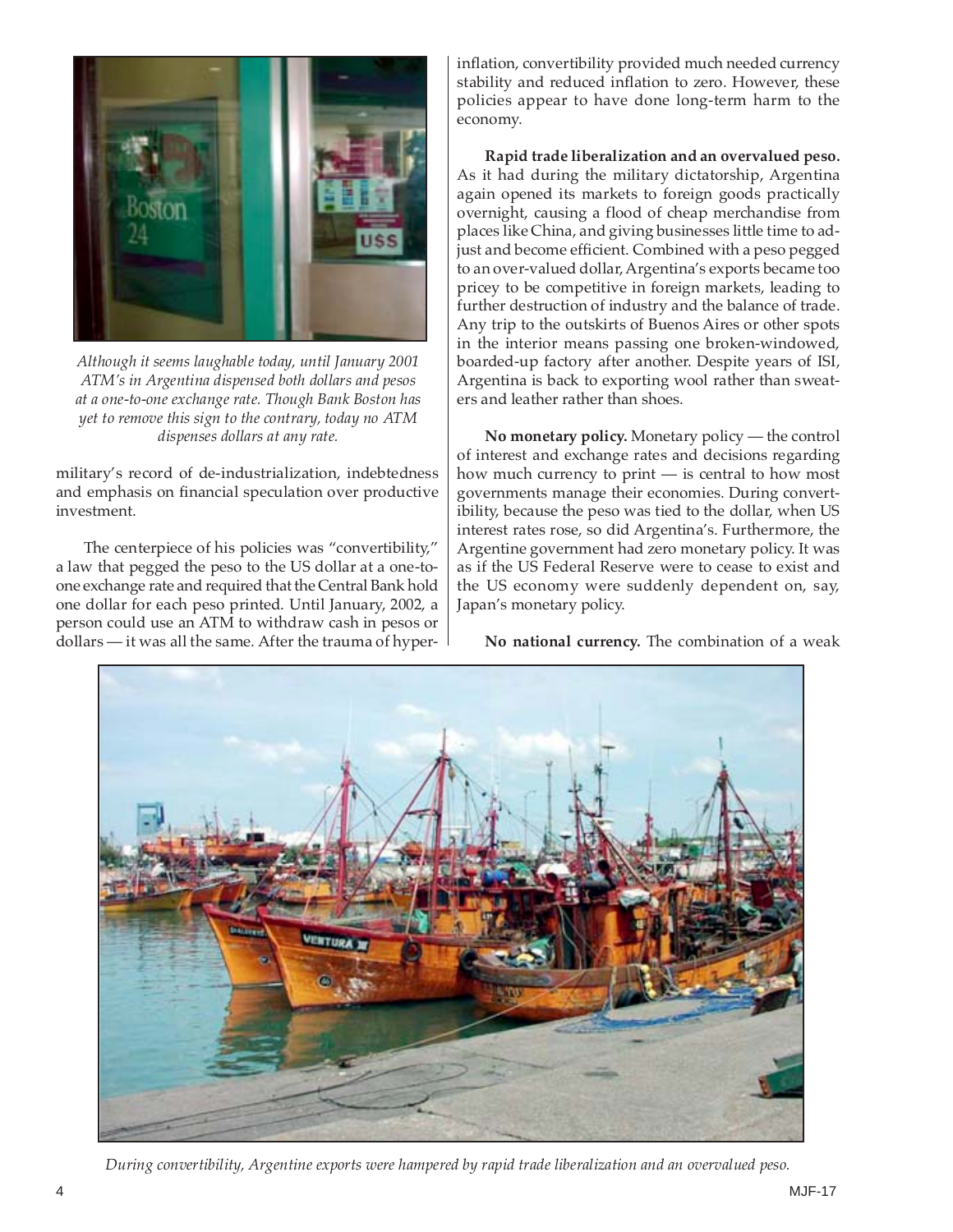peso and ten years of thinking in dollars has led to the lack of a viable Argentine currency. Horacio Costa, an economist who works with a Peronist union of construction workers, told me, "In the last twenty years Argentina has cut thirteen zeros from its currency. Who wants this currency? Twenty years ago Argentina lost its local currency as its domestic 'unit of account:' When you asked an Argentine how much his or her house was worth, they responded in US dollars." They still do today.

Because of unstable exchange rates, few Argentines are now willing to save in pesos, which means that few people put money in the bank. If few people put money in the bank, banks cannot make loans and few businesses can operate for long. The effect on the economy is disastrous.

**Privatizations***.* According to Alan Cibils, "Privatization of even profitable state enterprises was taken to ridiculous levels. Mail, airports, the railroad system, the national oil company and all utilities were sold, often at laughable prices. They were mostly sold to foreign-owned corporations, resulting in a shift of extraordinary profits abroad from state coffers." Furthermore, the privatization of the social-security system eliminated an important source of government income, largely from the loss of the interest earned from investing that massive fund.

**No capital controls.**Alan told me, "Menem removed the few remaining controls on foreign capital and in the early 1990s, investment flowed into Argentina in torrents in search of better returns than those offered by the weak Northern economies. This fueled a boom in consumer credit and demand that resulted in positive growth rates between 1991 and 1994.

"But," he said, "investors spooked by the December 1994 Mexican peso crisis pulled their capital out of Argentina, driving the economy into a deep recession in 1995 that caused unemployment to exceed 18 percent. This 'tequila effect' underscored an important structural flaw of Argentina's neoliberal experiment: the economy's dependence on foreign capital, which could leave the country at vertiginous speeds." Argentina experienced similar economic disasters after the Asian, Russian and Brazilian crises of 1997, 1998 and 1999, respectively.

**A crushing debt***.* According to Claudio Lozano, Menem's economic model was "debt dependent" because it generated far fewer dollars than it required to function, in part because a shortfall in exports led to a shortage of dollars. A second problem was the capital flight described above, when individuals, firms and banks moved billions of dollars out of Argentina into foreign bank accounts — almost all legally.

Since convertibility required that the government provide dollars to whomever wanted to buy them (with pesos, at the one-to-one rate), the only way to keep dollars flowing through the system was to borrow them. Argentina took out billions of dollars of loans from the IMF and private creditors, causing the debt to skyrocket from \$62 billion to \$142 billion during the Menem years alone. "The 'cupola' [big businesses and other financial interests] holds 140 billion dollars outside of Argentina," Lozano told me. "This is about the same as our foreign debt."

In addition, because its loans had flexible interest rates, Argentina was hit by external hikes in the interest rates on those loans, starting with the US Federal Reserve's decision to increase short-term rates from three to six percent starting in 1994. Eventually, Argentina became stuck in a debt spiral, in which higher interest rates increased the debt and the country's "risk premium" (an increase in the cost to Argentina of taking loans) that led to ever higher interest rates and debt service.

#### **After Menem: The Economic Model Cracks**

Fernando de la Rúa, the conservative candidate of the center-left Alianza coalition, beat out current Peronist President Eduardo Duhalde to succeed Menem in the 1999 Presidential election. According to Alan, "he then 'pulled a Menem,' abandoning promises of progressive economic policies and stiff anti-corruption measures. Instead, he administered the economy according to strict IMF austerity guidelines. This included a law called 'Zero Deficit,' requiring the government to balance the budget, though any first-year economics student knows that slashing the budget during a deep recession is entirely counterproductive."

In December 2001, to halt a growing run on bank deposits, de la Rúa issued a now-famous decree limiting cash bank withdrawals to \$250 a week. This "*corralito"* (little corral, or play-pen) proved to be the detonating factor for massive discontent. People poured into the streets on December 19 and 20 calling for an end to "*el modelo*" (IMF-sponsored neoliberalism) and the depar-



*On December 3, 2001,* el corralito *froze most Argentine bank accounts. Most restrictions on bank withdrawals were lifted exactly one year later.*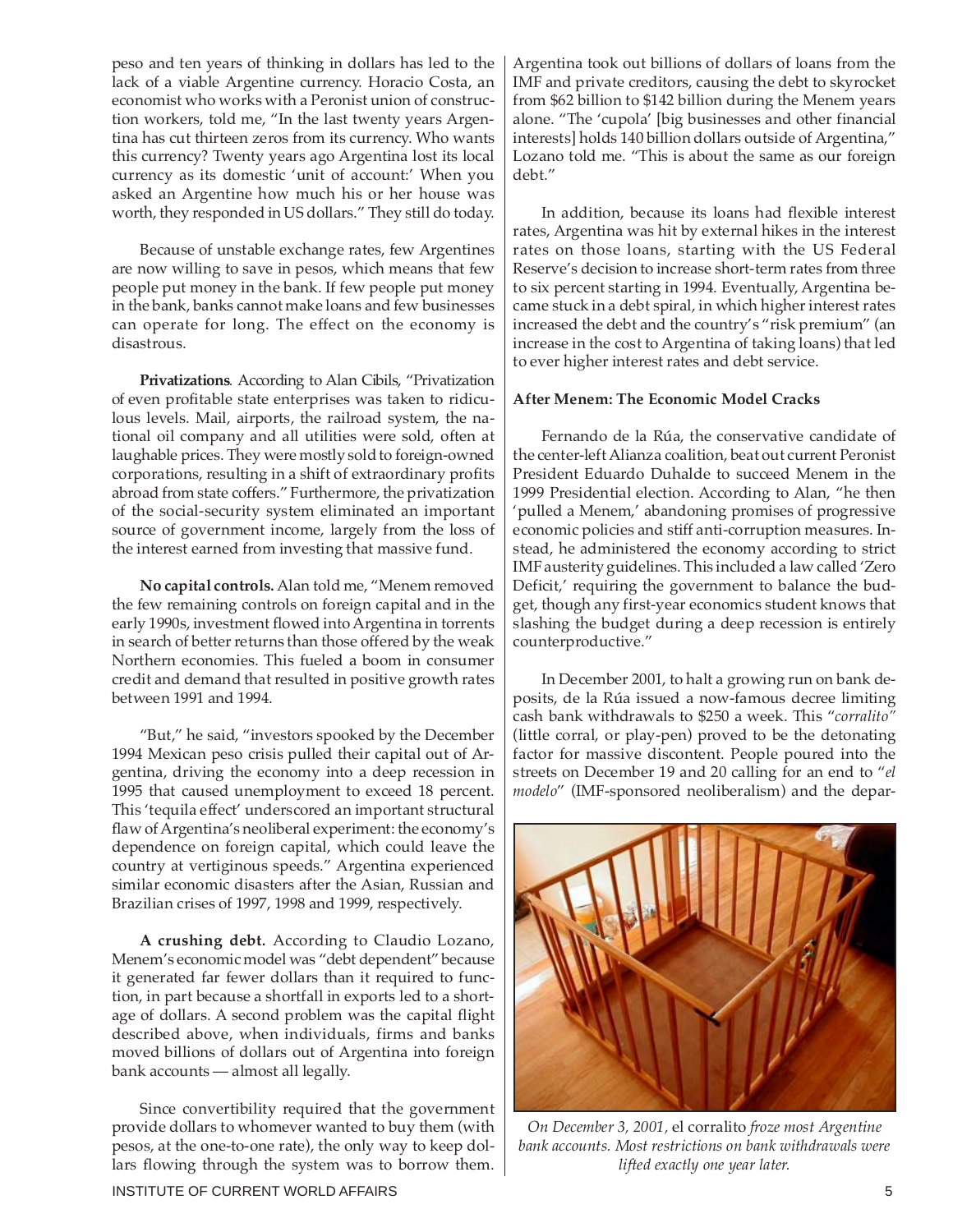ture of Economy Minister Domingo Cavallo and de la Rúa, who both resigned.

When seven-day President Adolfo Rodríguez Saá took office on December 23, 2001, he made the dramatic but largely inevitable announcement that Argentina would default on its public debt — with the exception of that held by multilateral lenders such as the IMF and the World Bank. Current President Eduardo Duhalde upheld that default and took the giant and perhaps equally inevitable step of ending eleven years of convertibility by devaluing the peso.

Nonetheless, Duhalde's policies are still "business as usual." It appears his government's only plan for reactivating the economy is to wait endlessly for a new agreement from the IMF. There is no plan for increased public spending, no plan to create new jobs — on the contrary, the IMF has imposed *decreased* public spending as a precondition for further loans. This stands in stark contrast to George W. Bush's \$307-billion deficit spending to stimulate the faltering US economy, taking the federal budget from a two percent surplus to a 1.5 percent deficit.

Meanwhile, over the course of this year it has seemed that the IMF keeps "moving the goalposts." Each time Argentina appears to have complied with the IMF's preconditions for an agreement, the Fund raises new issues

and demands. Most Argentines have concluded that the IMF has no intention of signing an agreement with the Duhalde administration other than a possible deferment of interest payments. Even Economy Minister Roberto Lavagna has stated that he does not expect any fresh money from the Fund.

## **Looking Beyond Overspending**

In sum, economists of varied political stripes agree that the last 26 years of what Argentines refer to as "neoliberal" policies have been a rotund failure. According to Claudio Lozano, "This is the end of an [economic model] that was installed in 1976. This is not a 'crisis of *conyuntura'*" — *i.e.,* a short-term crisis due to a confluence of factors at this particular moment in time.

Furthermore, while toleration of massive tax evasion is a major problem, data show that the crisis was not essentially a fiscal one. On the contrary, since 1993 Argentina has had a primary surplus. In other words, once debt payments are removed from the equation, Argentina has been running a budget *surplus* and public spending as a percentage of overall Gross Domestic Product has decreased*.*

Although the IMF would disagree, Alan argues that, "If anything, fiscal tightening probably led to slower

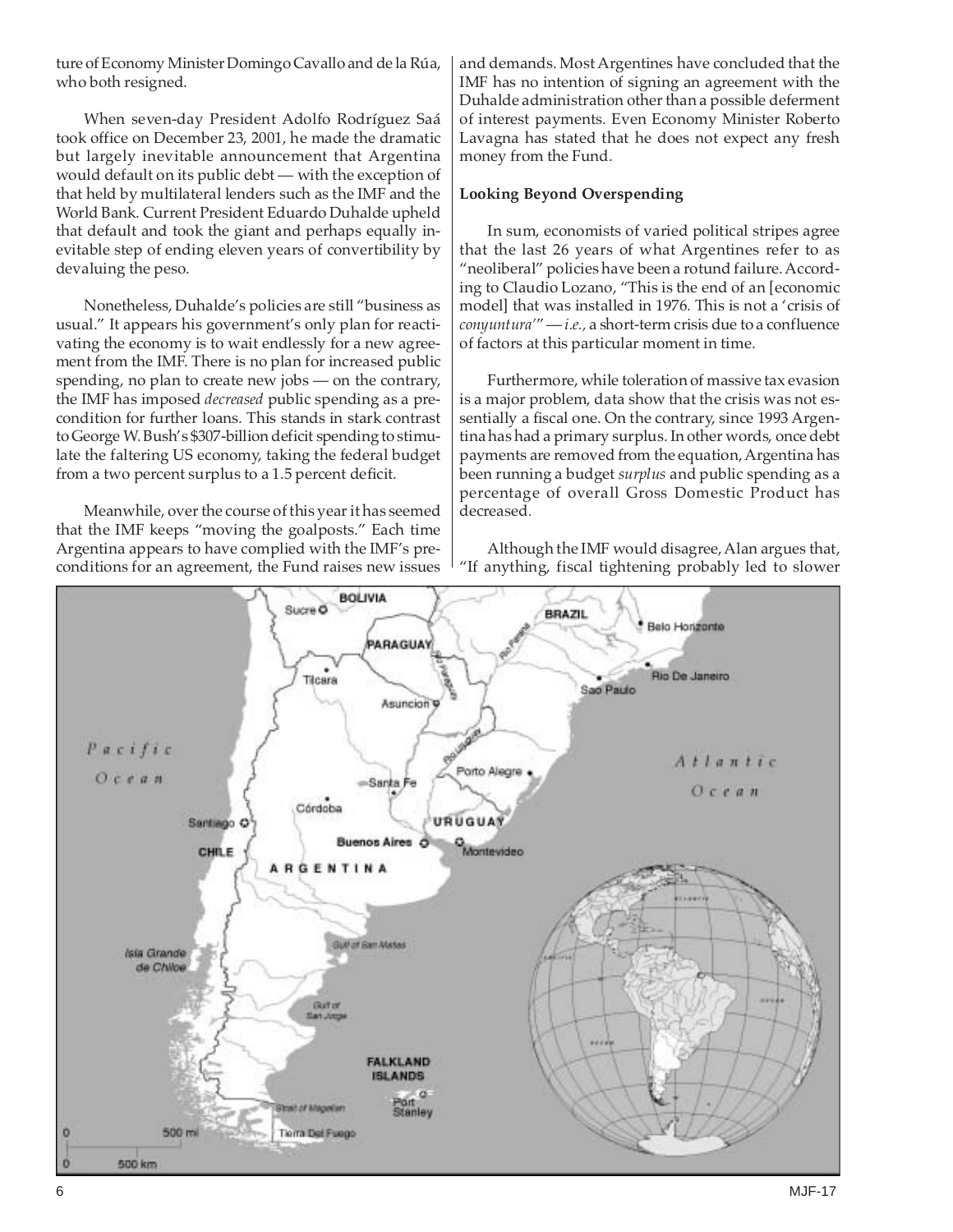

 *In December, together with pictures of their disappeared loved ones, the Madres de Plaza de Mayo marched under banners such as this that read, "Yes to Life, No Free Trade Zone of the Americas," a stated goal of the Bush administration.*

growth, which led to lower government revenue and, to balance the budget, ever less spending. This creates a downward spiral with investor confidence also declining. Rather than fiscal problems, Argentina experienced a deadly combination of external shocks [like hikes in US interest rates and the tequila effect], unrestricted capital mobility and convertibility. Furthermore, both historically and compared to other states, the size of Argentina's national budget has never been disproportionate."

#### **Who Wins? Who Loses?**

According to Alan, "Until the mid-1970s, economic policy was a contest over the distribution of income with the main players being labor, industrialists, agrarian interests and the armed forces, but with no clear winners and losers. Then big business and its investors won the distributional battle when the dictatorship came to power in 1976."

According Claudio Lozano, "The [model installed in 1976] has two main characteristics: accumulation of financial profits and resources flowing out of Argentina. And it has two pillars: foreign debt and a state promoting that debt. It has filled the pockets of banks, the privatized state enterprises and big businesses. We're now seeing the end of this model and these two pillars," he added.

INSTITUTE OF CURRENT WORLD AFFAIRS **7** And the state of the state of the state of the state of the state of the state of the state of the state of the state of the state of the state of the state of the state of the state "Twenty-five years ago there were twenty-two mil-

lion inhabitants and less than two million were poor," Lozano said. Today there are 39 million and more than *20 million* are poor. Furthermore, income distribution became increasingly skewed over the last quarter-decade. According to sociologist Artemio López, between 1974 and 1986 the richest ten percent of the population received roughly 15 times that of the poorest ten percent of the population. Today, the richest ten percent receives 34 times that of the poorest ten percent.

Clearly, Argentina is in a state of flux and it is not entirely clear what economic model will prevail — and the fight over the distribution of income has resumed. Each month in Argentina there are hundreds of protests, many of them by unemployed workers demanding jobs and social justice. On December 20, 2002, many of the Argentines that filled the Plaza de Mayo to commemorate the popular uprising that provoked Fernando de la Rúa's resignation carried signs calling for the re-nationalization of privatized utilities and non-payment of the foreign debt.

On December 5 and 6, 2002, the more moderate wing of the Madres de Plaza de Mayo held its annual 24-hour march of resistance. Speaking of the economic crisis and children dying of hunger, Marta Ocampo de Vásquez told me, "This is why we demonstrated with the slogan saying 'Then and now, the struggle is the same.'"  $\Box$